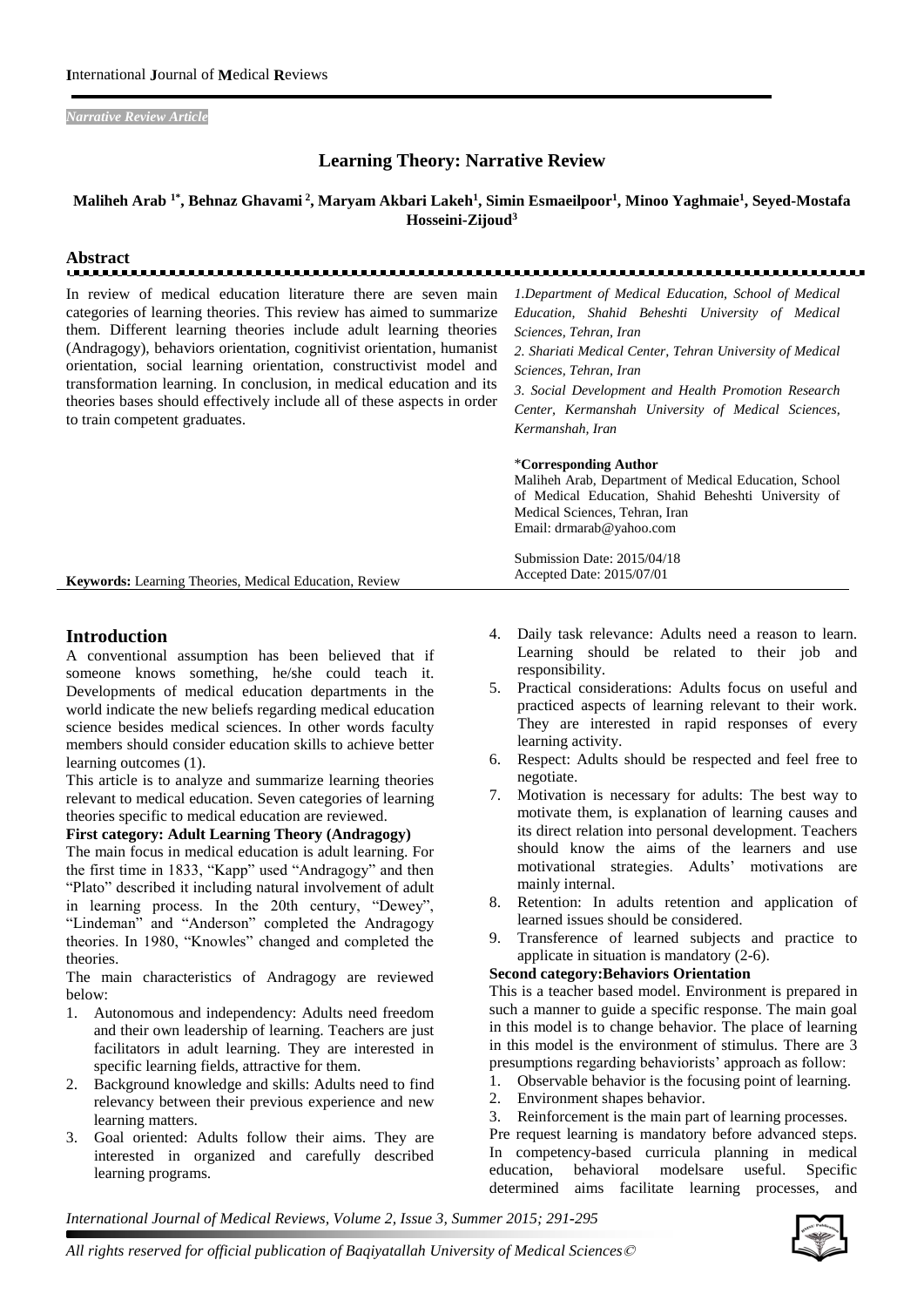assessment indices. These specific aims enable teachers to specify expected competency levels for each part of the curriculum. Typical planning for behavioral aims includes three Sections:

1. Behavior as performance, which should be exposed by learner.

2. Condition, necessary for performance presentation.

3. Criteria indicator of learning.

For example in a physical exam of a patient presented with abdominal pain, a senior resident should be able to make decisions about surgical interventions (performance) with 80% accuracy (criteria).

In medical education, behaviorism is usually used to induce and assess clinical skills. Regarding skills, teachers expose specific and optimal behaviors, learners observe behavior. Check lists, rating forms and direct observations or other methods are used to evaluate competency and to reinforce it.

The behaviorism learning model is basically passive, responding to stimuli, shaping behavior in learner through positive and negative reinforcement. Positive reinforcement increases the probability of doing behavior and punishment decreases it. It is said that learning is described as a change in behavior.

Behaviorists found brain functions difficult, and simply deleted it from their primary findings. Actually,only observable and measurable behaviors should be studied. All three elements including classic conditioning, operant conditioning and role modelings are used here (7, 8).

# **Third Category:-Cognitivist Orientation**

Learning takes place in the internal environments of the learner, in cognitive structures. Learners use cognitive instruments such as insight, data processing, understanding and memory to change meanings into events. Learning in cognitivist models take place through science structure understanding. Against behaviorism, learning happens in internal environments instead of external environments. Learners actively take part in their learning and their function is the result of their thinking. Change of behavior is observable just as the product of mind function. The Cognitivist model considers the mind as a computer with data entry, processing and specific results. Thinking, memory, self-reflection and motivation effects better learning. Learning steps happen through data processing in sensory-motor process, coding, short and long term memory, all followed by data entries.

There are a variety of outcomes in different learners resulting from a common stimulus, not simply explainable by abovementioned simple pathways. Many differences are due to different learning styles especially in adults or higher level learners. In higher level learning, problem solving should be mentioned.

"Jean Piaget" discusses data accommodation and assimilating and schemes to explain how assimilation improves accommodation in response to new data and experience which are not predicted in previous schemes. Behavior is a result of mind process and an equilibration of schemes and environments. "Vigotsky" confirmed sociocultural influences in learning based on "Piaget" theories. "Geshtalt" learning point of view is merged in cognitivist

theories.

There are two key pre-assumptions in cognitivist theories:

- 1. Memory is an active processor of data
- 2. Previous knowledge plays an important role in learning.

A practical example of the "Geshtalt" theory is a medical student using problem solving approach in diagnosis. In a holistic view to a patient the "Geshtalt" theory is considered.

"Briggs" explained the "Geshtalt Theory" principles which are used in medical education written examinations as the "best answer".

Learners, analyze the question to choose the best answer. The cognitivist function of the brain and problem solving approaches are used. Physicians should process all data results of history and physical examination in his/her brain to organize and screen them and come to probable diagnosis. "Kohler" describes brain processing function in problem solving. The problem-based learning method is designed based on cognition. Prioritization of problems and clinical symptoms in order to diagnose in medical education is not very different with "Kohler's" experience on monkeys. Teacher is facilitator of the cognition process to help learners how to learn. The aim of this approach is to improve self-directed learning. Knowledge and skills are learned to practice in other situations, contexts and topics. "Ausubel" believes that people think and learn by concepts. Concepts are described as aims, events and situations with common criteria.

"Ausubel" explains meaningful learning as a relation of new and previous knowledge.

This approach encourages learning strategies to communicate concepts with each other to understand knowledge structures. Critical thinking via reflection is among the most important parts of cognitivism. "Walker" and "Bound" believes reflective processes in three phases:

- 1. Review of the experience
- 2. Notification of the sense of experience
- 3. Re-evaluation of the experience

This process could occur before during experiences called reflection on action or reflection in action. The two characteristics of cognitivism theory, directly functional in medical education are:

- 1. Concept maps
- 2. Reflective thinking

## **Concept Map**

"Novak" & "Gowin" cognitivist learning strategies are graphic instruments to show interrelation of different concepts. Learner should diagnose key concepts, interrelate concepts and understand relations to be able to develop a concept map. The aim of this practice is to relate new and previous concepts. Function of concept map in medical education is to facilitate. Concept recall, understanding complicated concept relations, extraction of main concepts of a book or article, designing articles, presentations as simply brain storming as communication with other learners.

### **Reflective Thinking**

For reflective thinking, teachers ask students to describe their clinical experiences. Recall and explaining the event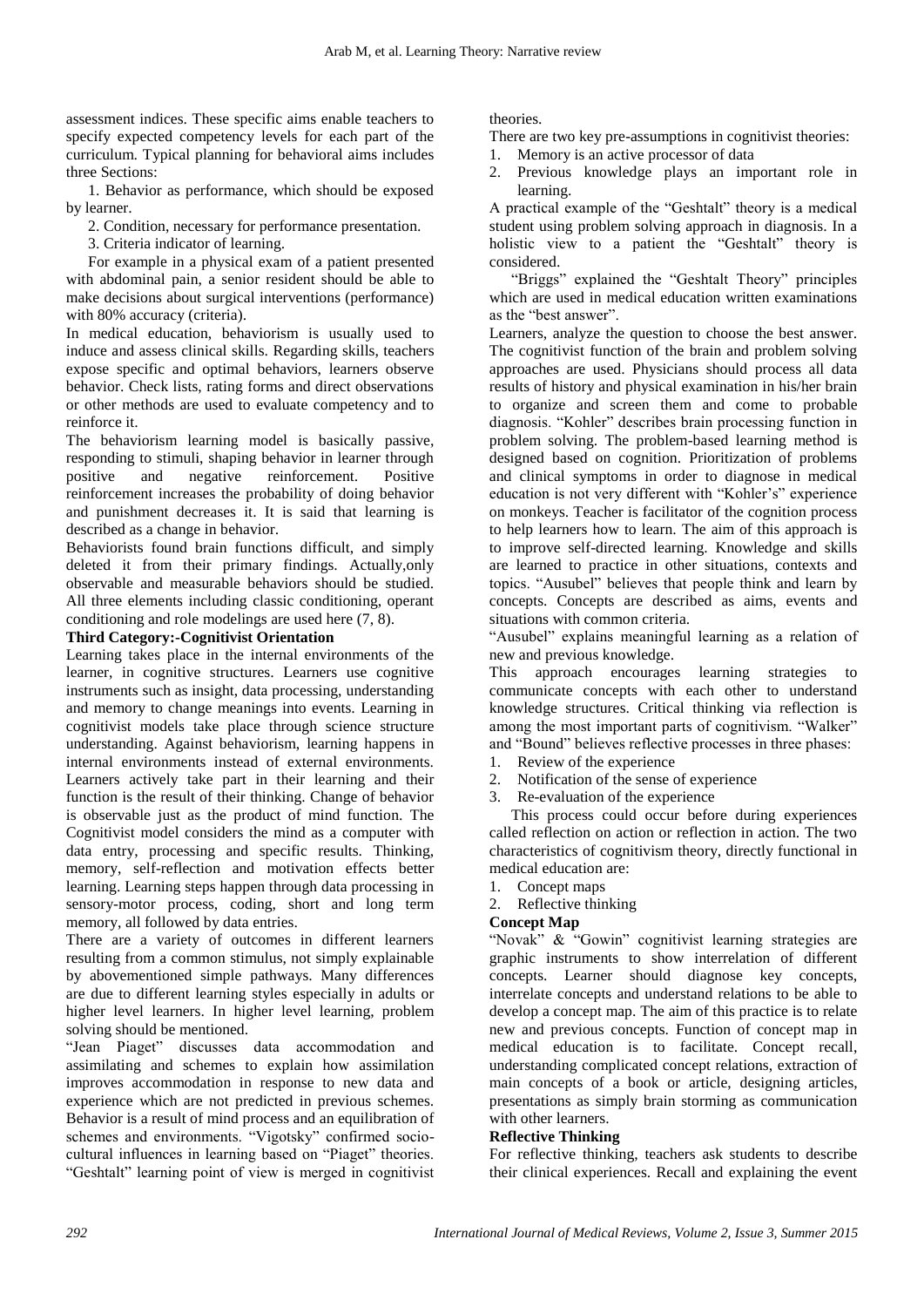is followed by a reflection including discussion of learned points and alternative probable experiences which might happen. Reflective thinking as a cognitive learning strategy might be used in several learning situations including hospital departments, conference halls, small groups, simulated environments by standard as true patients (7-10).

## **Fourth category: Humanist Orientation**

In humanist model, learning is individual function to achieve his/her maximal potential. The aim is becoming self-directed. "Rugers" describe it as facilitative learning theory. Teacher facilitate learning in such a manner, there is no external threat. In this theory, learning is a natural characteristic of human being. This is clearly observed in child learning and development besides parents. There are defence against change. It is not easy to put aside things taught to be correct until now.

Facilitative teachers in comparison to other teachers are less strict in their own beliefs and are more listening to learners and their feelings and consider this relationship as important as course content. They accept and use feedbacks in positive and negative aspects to build their manner and behavior. In this approach, learners are encouraged to be responsible in their own learning and consider self-evaluation as the best evaluation.

Learning should be focused on parameters resulting in solving significant problems and prominent results.

This theory is useful in medical education and learning "scientific practice". Practiced examples of facilitative learning are consultation with patients with unusual diagnosis, communication with parents of children with difficult disease and mange of cancerous patients. Learning focus in humanist are facilitative theory is on individual needs to achieve maximal development potential. Learner's motivation in learning is accentuated with their willing to develop to a level which is able to do characteristics of learning based on this approach are follow:

- 1. Active learning
- 2. Internal start of learning
- 3. Self-evaluation

The most important and well known aspect of humanist learning is self-directed learning. In self-directed learning, learnersare responsible for designing, practicing and evaluating their learning.

Nowadays, in the technology and computer based world, self-learning is developing as an appropriate learning approach. Technology based learning experience, of well designed, encourage learners to be responsible for their own education, develop as well and use necessary instruments to manage and evaluate their learning. Computerized simulations, problem solving scenarios, immediate feedback, role playing experiments confirming self-direction and self-evaluation are examples of selfdirected learning (11-13).

### **Fifth category:Social Learning Orientation**

Social learning has focused on learning in social backgrounds. Social learning is specific in human beings. Observation and modeling are key characteristics of social learning approaches. Learner takes new information and

plays new roles.

In the social learning theory, learning takes place in observation and communication in a social background. In order to learn new knowledge and skills, learners should rehearse observed behavior.

On the opposite side of the behaviorism approach, social learning is involved in cognition. The learner observes experiment or simulated model and is expected to expose related behavior in the situation. Learning processes happen in relation to and in observation of other in social background. The focus of learning is on interrelationship, learning environment and optimal behavior.

Teachersare responsible for new role modeling, behavior guide and facilitates learners to exercise new behaviors and roles.

Common applications of the social learning theory in medical education are role-modeling, communicative learning and teaching based on case studies. Rolemodeling process is in harmony with social learning in many aspects. For example, learners observe key characteristics of a teacher for instance in listening to heart looking for murmur. He/she memorizes what and how the teacher did it and builds a memory for future recalls. Learners should request behavior and listen to the heart by the same technique and receive feedback in her/his own work, needing observation and reinforcement of the correct behavior.

Role-modeling is the back-bone of clinical medical education in many wards. Students learn to do their tasks as the same as their teachers. Physicians always learn in social backgrounds by observing each other's' behaviors. The special aspect of the social learning theory is the rolemodeling of behavior by cognitive learning for deepening the understanding how, why and following which aim, role-model use specific method (14-16).

### **Sixth category: Constructivist Orientation**

This theory is among the newest and most special learning approaches throughout the world. Knowledge is constructed by learner and learning experiments and are merged in previous beliefs and knowledge. This is believed that learning happens by the concept of creating through experiments, learning place is in concept development, understanding and paying attention to experiments.

Constructivism based on cognitivism is another aspect of active learning. Learning is an active process. Older learners and adults, accept constructivism processesbesides self-directed learning, background attention and active learning through experimental learning. Experimental learning practice in skills is coming besides learning. Learnersare expected to create knowledge and learn skills actively. This process is called situated learning which takes place in true experiments of learners in the society.

In the 18<sup>th</sup> century, "Vico" suggested learning by constructing knowledge based on what the learner can explain. "Piaget" considered a balance in his concepts in assimilation and accommodation. He believed that learning is based on individual understandings of the experiment. "Von glaser field" confirmed the "Truth" to be constructed by a balance of the individual with the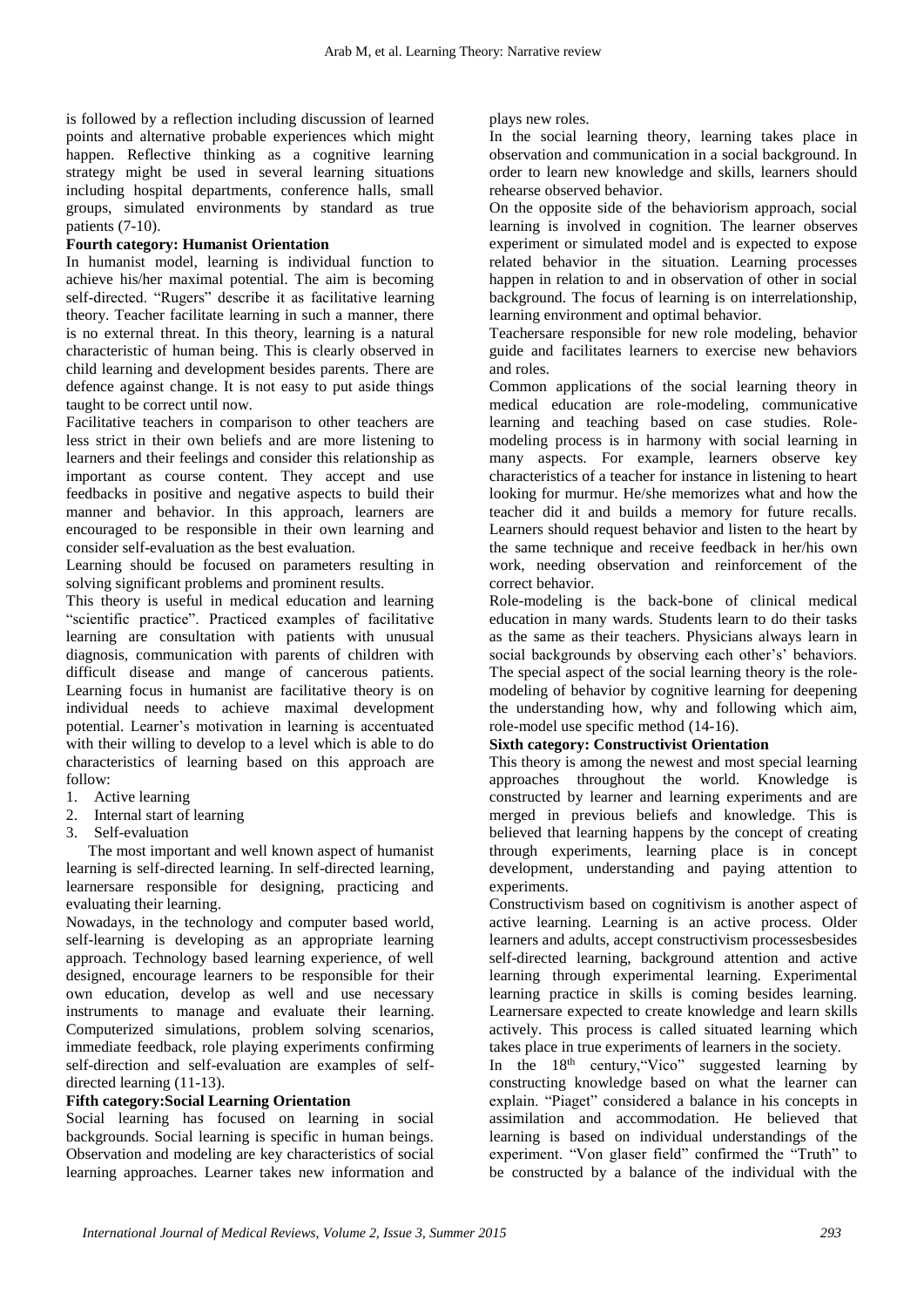others and with the environment.

In "Vygotsky's" point of view socio-cultural factors are very important.

Constructed knowledge are influenced by beliefs, mental structure and experiments resulting in special learning of each person. This matter is true in different learning styles, worthy for teachers to know. This philosophy clarifies the importance of not just curriculum content, impossible passive teaching of knowledge, but also the individual specific learning of each person.

For more effective learning, teachers should pay attention to the learners' differences. The aim is more effective learning to achieve educational outcomes. "Vygotsky" described effects of language and culture on learning. If there are communication barriers, learning is impossible. In multicultural societies, this is more prominent. Exposure of new tasks, needs education and step by step help and learning support by scaffolding. Sometimes expertsare able to do work which learnersare not yet able to do.

The Zone of proximal development (ZPD) is the existing distance between the learner's ability to help and to work independently. "Vogotsky" believes that learning takes place in this zone. Teachers can applicate this concept by exposing procedures or experiments. Whenever learner's practice to satisfy their teachers, scaffolding could withhold and learnersare permitted to work independently. The Learner's ability can be tested by extending ZPD after basic abilities are achieved. This method enables learners to move to the upper levels of ZPD and to develop. The curriculum and program design should consider this concept in order to correct transfer of content and make sure of effective transfer. If programsare higher than ZPD, rejection and decreased motivation of learners is possible.

Task based learning clarifies the importance of constructivist theories. Dynamic group and problem solving approaches in true life are included. Students sense tasks exposed in true life.

Students actively learn to do these tasks and are responsible for their own learning. Learning is a product of understanding concepts and a background mechanisms for tasks. Learning place in constructivism approach is internal including new scheme creation for deepening understandings and change in attitudes. The teachers' role is critical reflection and concept discussion to learners.

The learning strategies in medical education used in this approach include critical appraisal, work narratives and portfolio preparation. For example in work narrative writing, learners understand their activity in new task. Learners are encouraged to write 3 narrativecolumns including:

- 1. Description of a patient
- 2. Writing their own understanding and feeling
- 3. Learning from this experiment

After narrative writing, small groups of learners were gathered to discuss similarities and differences of their patients and their understandings (17-20).

### **Seventh category-transformation learning**

Andragogy does not well address concepts of reflection and motivation, so transformation learning is more

#### appropriate.

The main aspects of this theory are structures and mechanisms by which adults assimilate and understand their experiments.

Reflection to experiments is dependent on genetic and cultural backgrounds of people. The teachers' role is to motivate asking questions and reflection to existing preassumptions of the learner and other people. Useful methods in this regard are critical incident analysis, small group working to formulate ideas in specific subjects and reflective activity.

Transformative learning (T.L.) is still in development process, needing more researches. This approach is similar to and complementary of "Inner apprentice" idea. In other words, learning is internal self-education to recall correct information in a correct time and place. In such a suitable learning environment, learners achieve knowledge through movements from cognitive dissonance into cognitive resonance in Kairo stages. Kairo in Greece means "right time of work" and learner's maximum learning happen in these times. In medicine, it means competency improvement by learners. Competency improvement should be a main motivation of every medical university.

Medical competency is described as an appropriate application of communication, knowledge, skills, clinical reasoning, ranking and reflection in practical daily work directed in individual and society benefits.

In conclusion, medical education and its theoric bases should effectively include all of these aspects in order to train competent graduates (21-24).

# **Acknowledgment**

The authors would like to thank the Clinical Research Development Unit, Imam Hossein Medical and Educational Center, Shahid Beheshti University of Medical Sciences, Tehran, Iran.

# **Conflict of interest**

The authors have no conflicts of interest.

### **References**

1. Nalliah S, Idris N. Applying the learning theories to medical education: A commentary. Educational Psychology. 2014;1(2):3.

2. Abela JC. Adult learning theories and medical education: a review. Malta Medical Journal. 2009; 21(1):11-8.

3. Cook RI. Learning theories implicit in medical school lectures. JAMA. 1989;261(15):2244-5.

4. El Hakim S, Elsayed R, Satti A, Yagoub A. Learning methods and its application in medical education. Sudanese Journal of Public Health. 2007;2(3):172-6.

5. Torre DM, Daley BJ, Sebastian JL, Elnicki DM. Overview of current learning theories for medical educators. The American journal of medicine. 2006;119(10):903-7.

6. Yazdani S, Arab M, Noghabaei G, Abroudi G, Soleimannejad K. How to Select Patients for Presentation at Morning Reports Meetings? Scientific Journal of Ilam University of Medical Sciences. 2014;21(7):186-90.

7. Arab M, Ahmady S, Yaghmaie M. Change as a Necessity in Medical Education: Let's Review its Main Limitations and Know "Adaptive Reflection" Approach as a Change Facilitator. Asian J Med Pharm Res. 2014;4(1):05-8.

8. Arab M, Davalou S, Nasr ES, Nadi E, Emadi M. Final Test